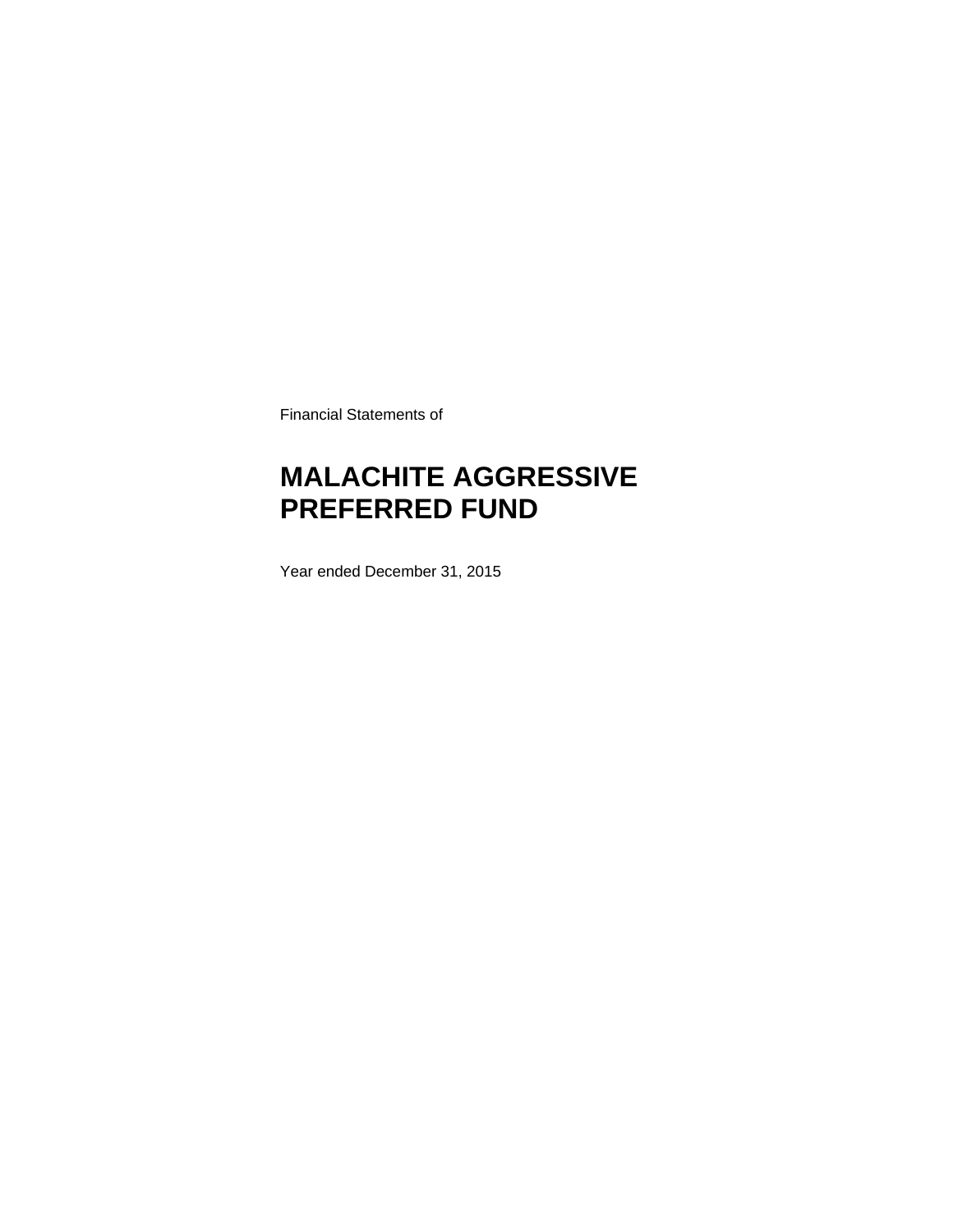

**KPMG LLP**<br>
Yonge Corporate Centre<br>
Yonge Corporate Centre<br>
Tax (416) 228-7123 Yonge Corporate Centre Fax Fax<br>4100 Yonge Street Suite 200 4100 Yonge Street Suite 200 **Internet** www.kpmg.ca Toronto ON M2P 2H3 Canada

### **INDEPENDENT AUDITORS' REPORT**

To the Unitholders of Malachite Aggressive Preferred Fund

We have audited the accompanying financial statements of Malachite Aggressive Preferred Fund, which comprise the statement of financial position as at December 31, 2015, the statements of comprehensive income, changes in net assets attributable to holders of redeemable units and cash flows for the year then ended, and notes, comprising a summary of significant accounting policies and other explanatory information.

#### *Management's Responsibility for the Financial Statements*

Management is responsible for the preparation and fair presentation of these financial statements in accordance with International Financial Reporting Standards, and for such internal control as management determines is necessary to enable the preparation of financial statements that are free from material misstatement, whether due to fraud or error.

#### *Auditors' Responsibility*

Our responsibility is to express an opinion on these financial statements based on our audit. We conducted our audit in accordance with Canadian generally accepted auditing standards. Those standards require that we comply with ethical requirements and plan and perform the audit to obtain reasonable assurance about whether the financial statements are free from material misstatement.

An audit involves performing procedures to obtain audit evidence about the amounts and disclosures in the financial statements. The procedures selected depend on our judgment, including the assessment of the risks of material misstatement of the financial statements, whether due to fraud or error. In making those risk assessments, we consider internal control relevant to the entity's preparation and fair presentation of the financial statements in order to design audit procedures that are appropriate in the circumstances, but not for the purpose of expressing an opinion on the effectiveness of the entity's internal control. An audit also includes evaluating the appropriateness of accounting policies used and the reasonableness of accounting estimates made by management, as well as evaluating the overall presentation of the financial statements.

We believe that the audit evidence we have obtained is sufficient and appropriate to provide a basis for our audit opinion.

#### *Opinion*

In our opinion, the financial statements present fairly, in all material respects, the financial position of Malachite Aggressive Preferred Fund, as at December 31, 2015, and its financial performance and its cash flows for the year then ended in accordance with International Financial Reporting Standards.

 $KPMG$  14P

Chartered Professional Accountants, Licensed Public Accountants

March 29, 2016 Toronto, Canada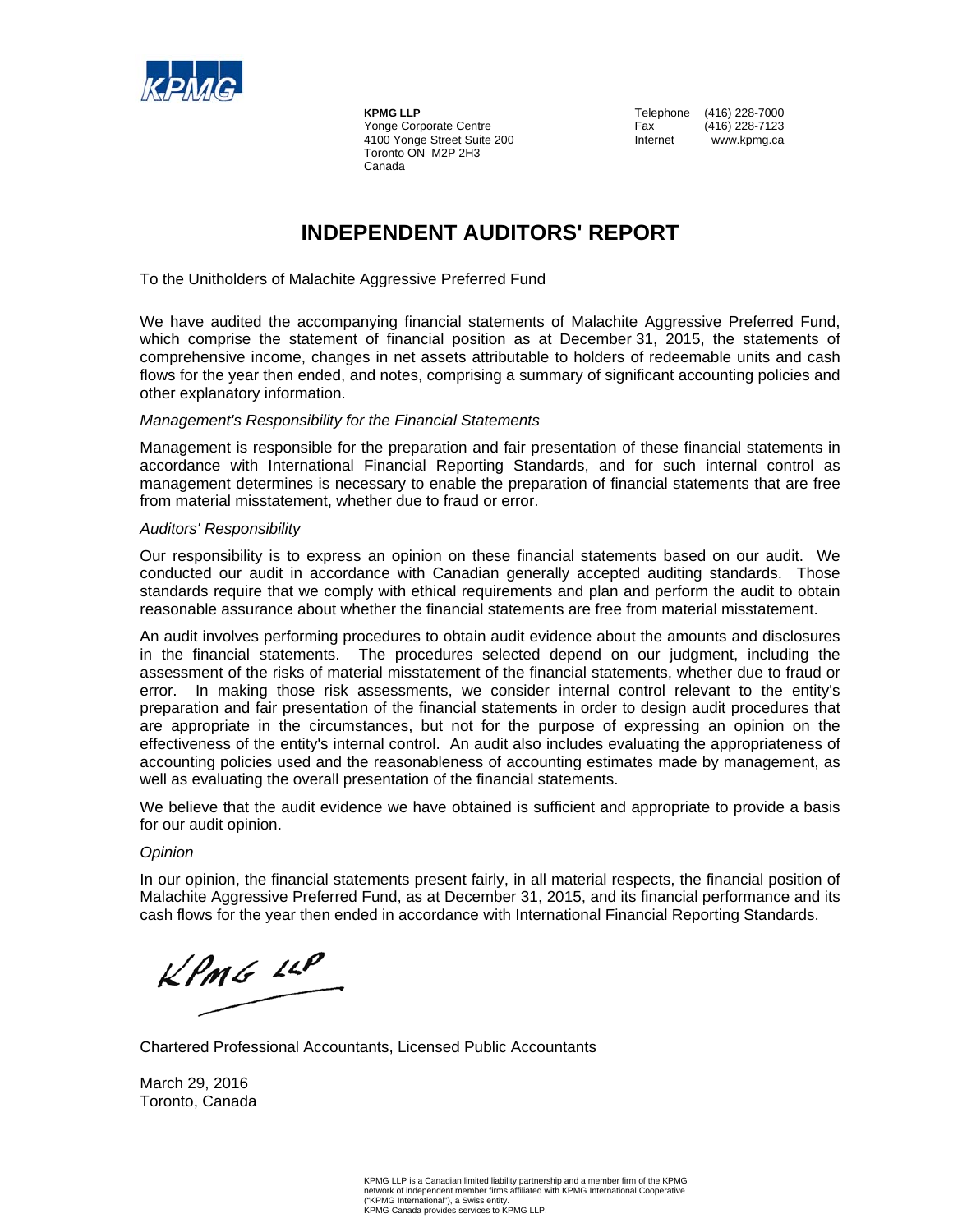Statement of Financial Position

December 31, 2015, with comparative information for 2014

|                                                                         | 2015                                | 2014                      |
|-------------------------------------------------------------------------|-------------------------------------|---------------------------|
| <b>Assets</b>                                                           |                                     |                           |
| Investments, at fair value<br>Cash<br>Due from brokers                  | 5,474,714<br>\$<br>84,671<br>39,562 | 7,299,219<br>\$<br>90,263 |
| Subscriptions receivable<br>Accrued income receivable                   | 3,927                               | 111<br>3,699              |
|                                                                         | 5,602,874                           | 7,393,292                 |
| Liabilities                                                             |                                     |                           |
| Accrued liabilities (note 4)<br>Due to brokers                          | 60,246<br>66,132                    | 56,137<br>116,302         |
|                                                                         | 126,378                             | 172,439                   |
| Net assets attributable to holders of<br>redeemable units               | 5,476,496<br>\$                     | 7,220,853<br>\$.          |
| Redeemable units issued and outstanding                                 | 672,958.5440                        | 683,141.9120              |
| Net asset value attributable to holders of<br>redeemable units per unit | \$<br>8.1379                        | \$<br>10.5701             |

See accompanying notes to financial statements.

On behalf of the Trustee:

 Hymas Investment Management Inc.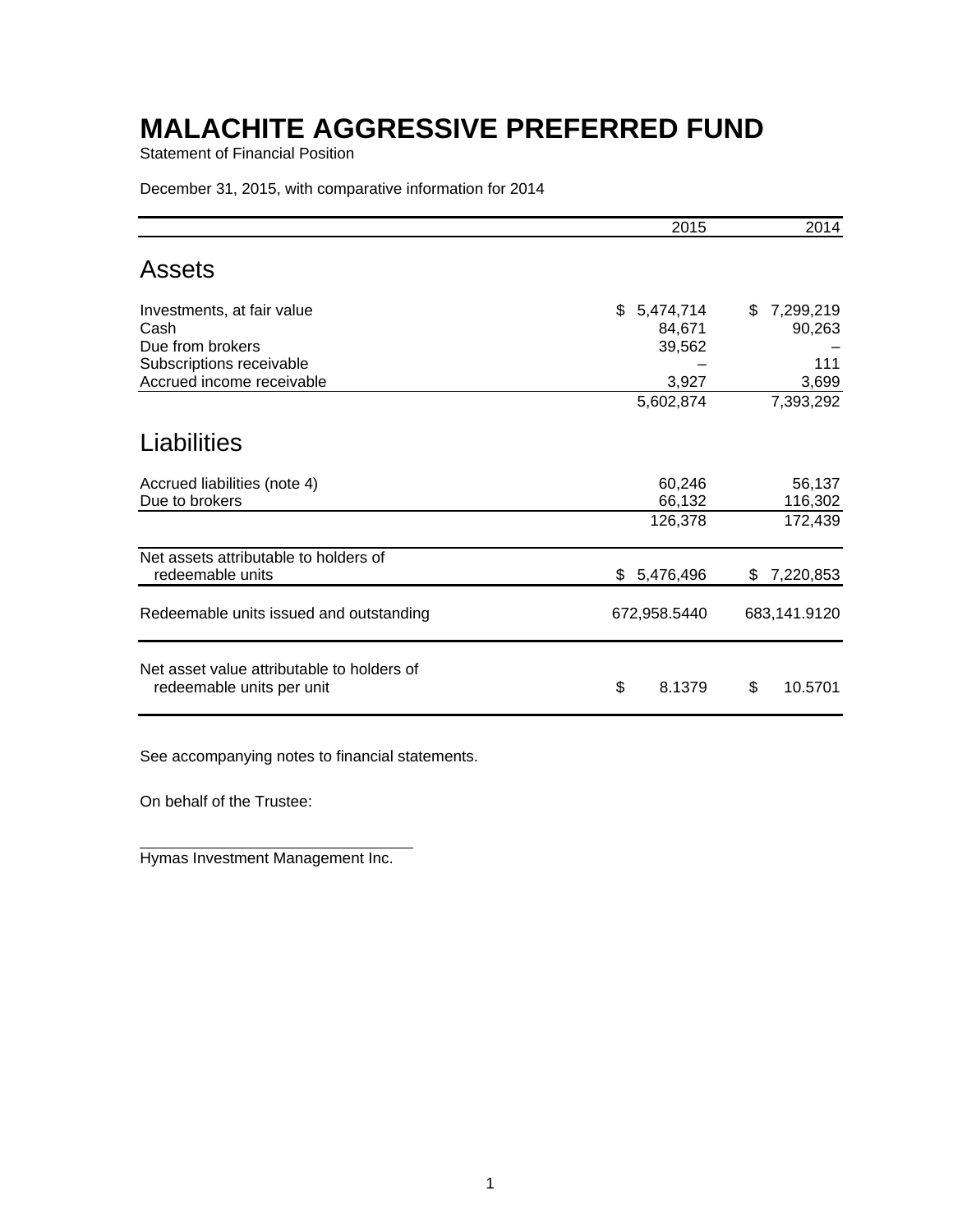Statement of Comprehensive Income

Year ended December 31, 2015, with comparative information for 2014

|                                                                                                  | 2015              | 2014          |
|--------------------------------------------------------------------------------------------------|-------------------|---------------|
|                                                                                                  |                   |               |
| Investment income:                                                                               |                   |               |
| <b>Dividends</b>                                                                                 | \$<br>350,187     | \$<br>380,230 |
| Net realized gains (losses) on investments                                                       | (559,526)         | 117,803       |
| Net change in unrealized appreciation                                                            |                   |               |
| (depreciation) on investments                                                                    | (1, 145, 387)     | 383,893       |
|                                                                                                  | (1, 354, 726)     | 881,926       |
| Expenses:                                                                                        |                   |               |
| Legal and audit                                                                                  | 19,157            | 9,600         |
| Interest                                                                                         | 6,826             | 2,646         |
| <b>Transaction costs</b>                                                                         | 5,870             | 5,321         |
| Other                                                                                            | 17                | 1,035         |
|                                                                                                  | 31,870            | 18,602        |
| Amounts that would otherwise have been payable                                                   |                   |               |
| by the investment fund that were paid or absorbed                                                |                   |               |
| by the Investment Manager                                                                        | (4, 461)          | (928)         |
|                                                                                                  | 27,409            | 17,674        |
| Increase (decrease) in net assets attributable to                                                |                   |               |
| holders of redeemable units                                                                      | \$<br>(1,382,135) | \$<br>864,252 |
| Increase (decrease) in net assets attributable to<br>holders of redeemable units from operations |                   |               |
| per unit (based on weighted average number of<br>units outstanding during the year)              | \$<br>(2.3387)    | \$<br>1.2318  |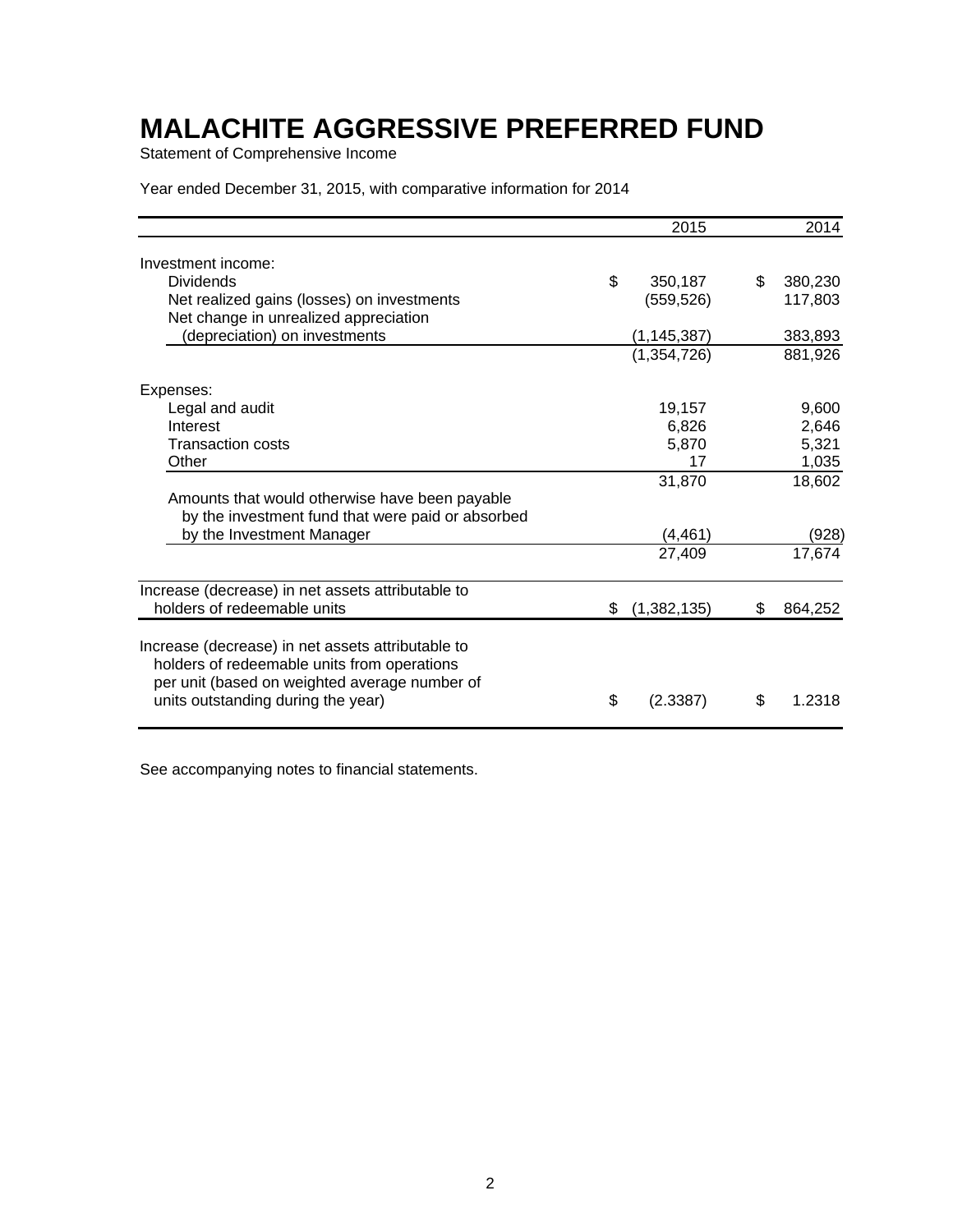Statement of Changes in Net Assets Attributable to Holders of Redeemable Units

Year ended December 31, 2015, with comparative information for 2014

|                                                                                                  | 2015           | 2014            |
|--------------------------------------------------------------------------------------------------|----------------|-----------------|
| Net assets attributable to holders of<br>redeemable units, beginning of year                     | 7,220,853<br>S | 6,971,633<br>\$ |
| Increase (decrease) in net assets attributable to<br>holders of redeemable units from operations | (1,382,135)    | 864,252         |
| Capital transactions:                                                                            |                |                 |
| Proceeds from issue of units                                                                     | 1,358,241      | 486,000         |
| Reinvested distributions                                                                         | 239,368        | 257,514         |
| Units redeemed                                                                                   | (1,631,184)    | (990,599)       |
|                                                                                                  | (33,575)       | (247, 085)      |
| Distributions to unitholders:                                                                    |                |                 |
| Net investment income                                                                            | (328,647)      | (367,947)       |
| Net assets attributable to holders of                                                            |                |                 |
| redeemable units, end of year                                                                    | 5,476,496      | 7.220.853       |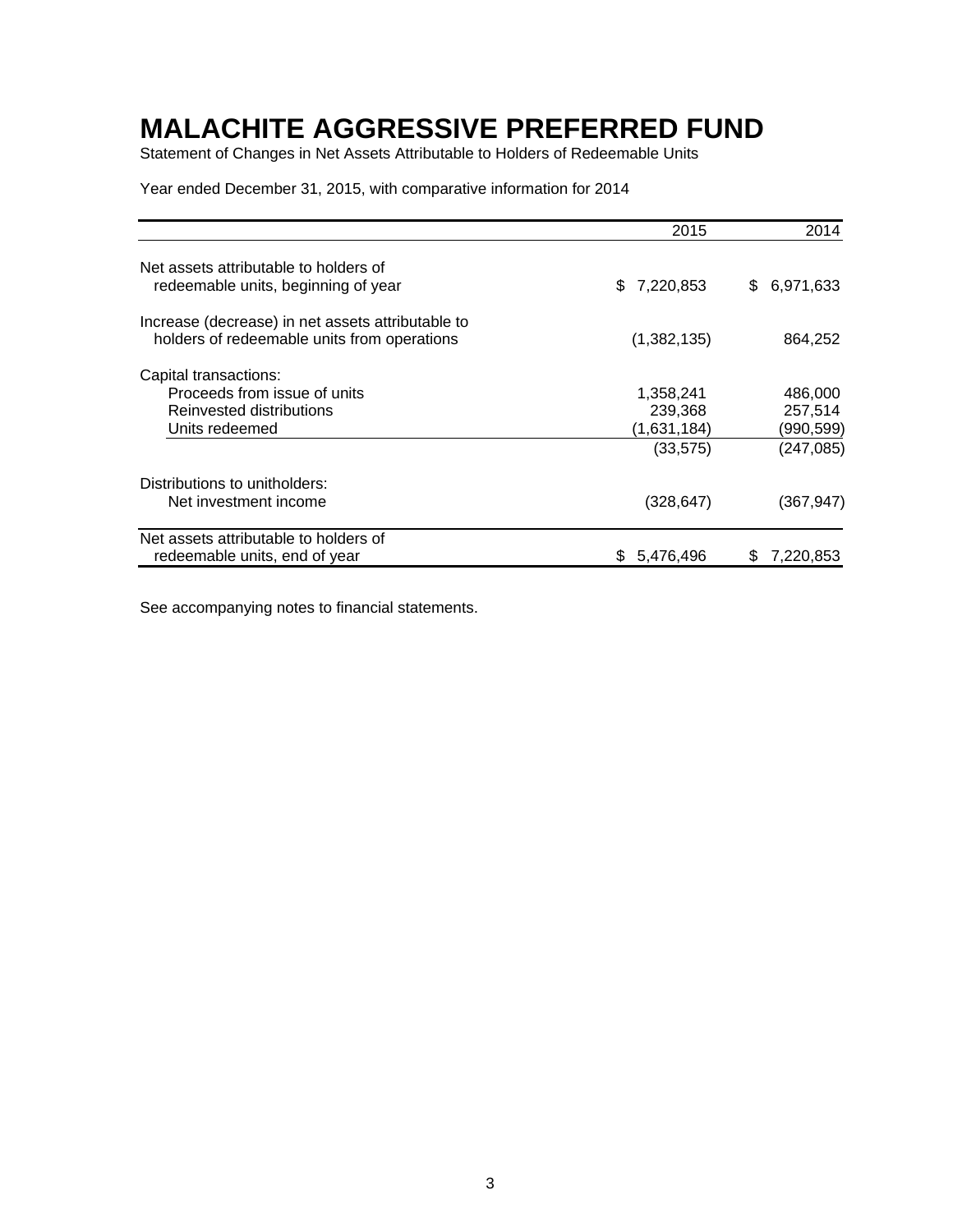Statement of Cash Flows

Year ended December 31, 2015, with comparative information for 2014

|                                                      | 2015              | 2014          |
|------------------------------------------------------|-------------------|---------------|
| Cash provided by (used in):                          |                   |               |
| Operating activities:                                |                   |               |
| Increase (decrease) in net assets attributable to    |                   |               |
| holders of redeemable units                          | \$<br>(1,382,135) | \$<br>864,252 |
| Cost of investments purchased                        | (10, 280, 539)    | (9,093,223)   |
| Proceeds on sale of investments                      | 10,400,131        | 9,338,033     |
| Adjustments for non-cash items:                      |                   |               |
| Net realized losses (gains) on investments           | 559,526           | (117, 803)    |
| Net change in unrealized depreciation (appreciation) |                   |               |
| on investments                                       | 1,145,387         | (383, 893)    |
| Change in non-cash balances related to operations:   |                   |               |
| Due from brokers                                     | (39, 562)         |               |
| Subscriptions receivable                             | 111               | (111)         |
| Accrued income receivable                            | (228)             | (1, 162)      |
| <b>Accrued liabilities</b>                           | 4,109             | (311, 287)    |
| Due to brokers                                       | (50, 170)         | 69,026        |
|                                                      | 356,630           | 363,832       |
| Financing activities:                                |                   |               |
| Amounts paid on redemption of redeemable units       | (1,631,184)       | (990, 599)    |
| Proceeds from issuance of redeemable units           | 1,358,241         | 486,000       |
| Distributions to unitholders of redeemable units     | (89,279)          | (110,433)     |
|                                                      | (362, 222)        | (615, 032)    |
| Decrease in cash                                     | (5, 592)          | (251, 200)    |
| Cash, beginning of year                              | 90,263            | 341,463       |
| Cash, end of year                                    | \$<br>84,671      | \$<br>90,263  |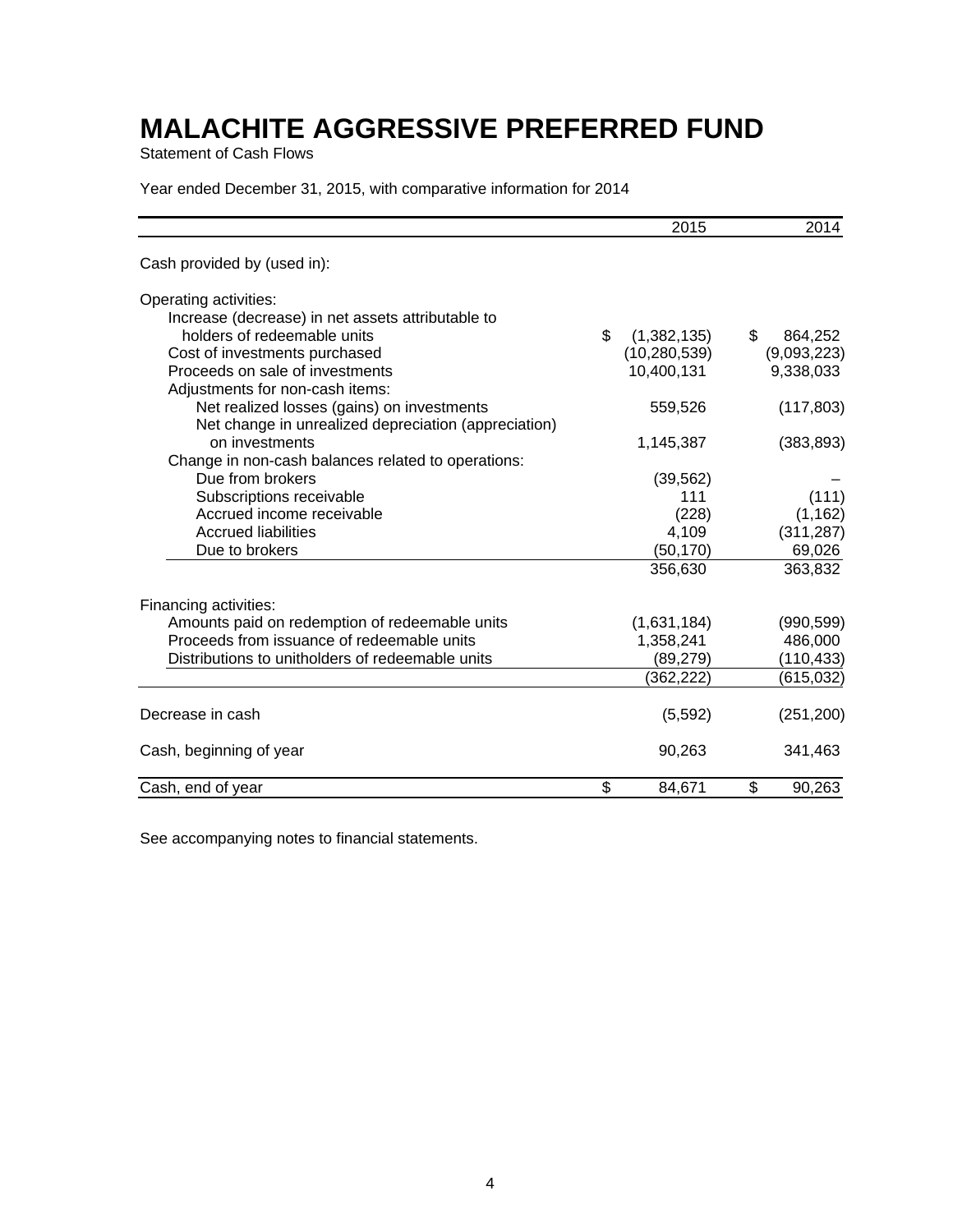Schedule of Investments

December 31, 2015

| Number of<br>shares | Security                                                                                   | <b>Book</b><br>value | Market<br>value | Weight in<br>portfolio |
|---------------------|--------------------------------------------------------------------------------------------|----------------------|-----------------|------------------------|
| 3,600               | AIMIA Inc.4.50% cum RT RST<br>reset Preferred shares, Series 1                             | \$<br>70,621         | \$<br>45,180    | 0.8%                   |
| 2,700               | Atlantic Power Preferred Equity Ltd.<br>cum Redeemable RT RST<br><b>Preferred Series 2</b> | 33,355               | 29,376          | 0.5%                   |
| 1,600               | Brookfield Asset Management Inc.<br>4.20% cum CL - A Preferred RT RST<br>Series 34         | 31,978               | 32,816          | 0.6%                   |
| 2,600               | Brookfield Asset Management Inc.<br>4.85% cum CL - A Preferred Series 36                   | 55,337               | 53,274          | 1.0%                   |
| 7,800               | Brookfield Asset Management Inc.<br>4.75% cum Preferred Series17 CL A                      | 166,102              | 154,830         | 2.8%                   |
| 3,500               | Brookfield Asset Management Inc.<br>5.40% cum 6.5 Year RST<br><b>Preferred Series 24</b>   | 60,815               | 58,800          | 1.1%                   |
| 10,000              | Brookfield Asset Management Inc.<br><b>Preferred Series 26</b>                             | 177,906              | 180,000         | 3.3%                   |
| 3,800               | BCE Inc. 3.110% cum RED<br>1st Preferred Series-AF                                         | 62,546               | 53,352          | 1.0%                   |
| 2,500               | Bank of Montreal non-cum<br>4.00% 5 Year RT RST CL B<br><b>Preferred Series 27</b>         | 51,020               | 50,500          | 0.9%                   |
| 5,100               | Bank of Nova Scotia 3.70%<br>non-cum 5 Year RT RST<br>Preferred Series 32 (4863 SEG)       | 119,021              | 106,641         | 1.9%                   |
| 4,200               | Canaccord Genuity Group Inc. 5.75%<br>cum 5 Year rate RT RST 1st Series-C<br>Preferred     | 83,391               | 54,012          | 1.0%                   |
| 5,700               | Canadian Utilities Ltd. 4.00% 5 Year rate<br>RT RST cum RED 2nd S-Y<br>Preferred           | 108,390              | 114,969         | 2.1%                   |
| 4,500               | Canadian Utilities Ltd. 4.50%<br>cum RDM 2nd Preferred Series CC                           | 90,917               | 93,105          | 1.7%                   |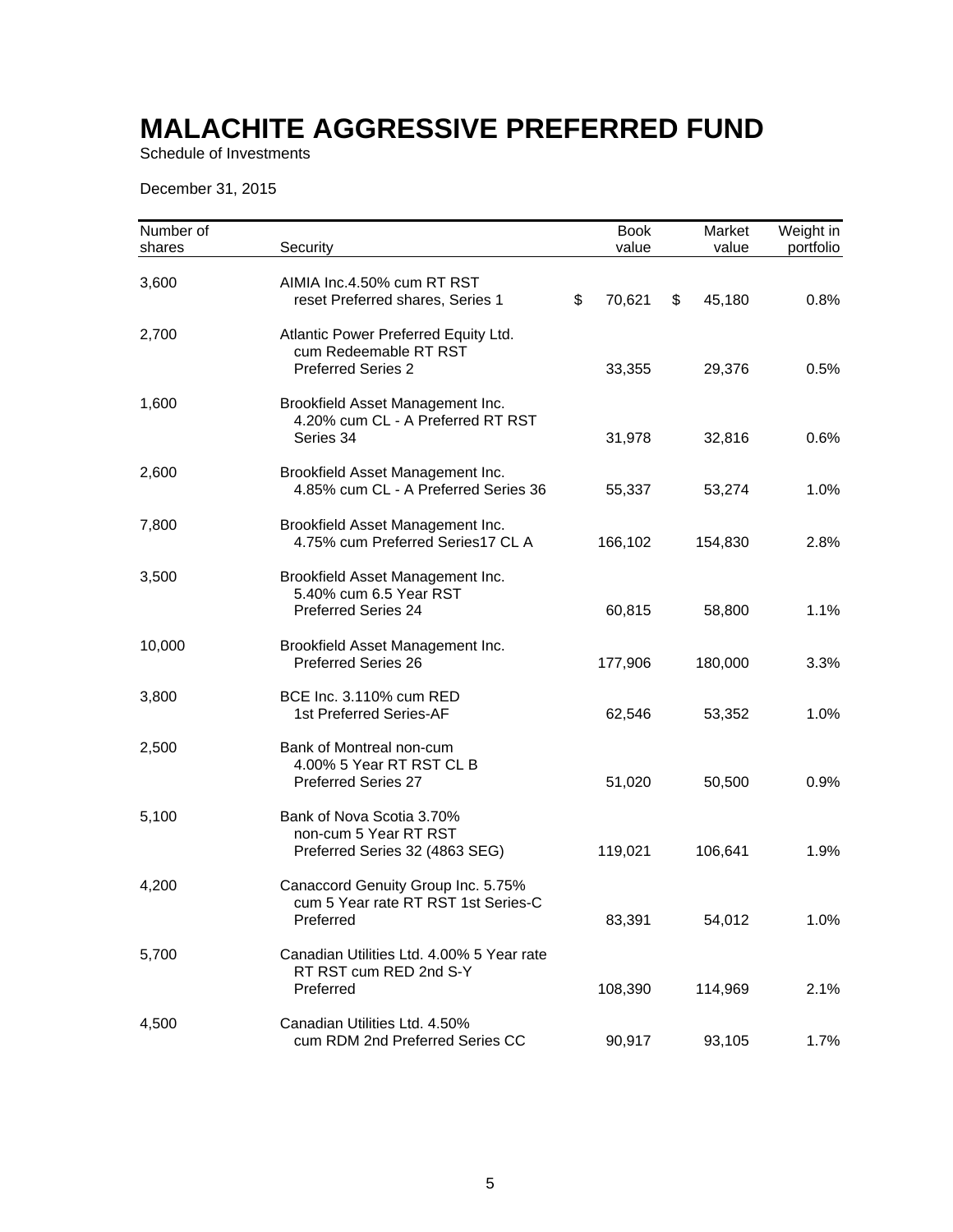Schedule of Investments (continued)

December 31, 2015

| Number of |                                                                                        | <b>Book</b> | Market  | Weight in |
|-----------|----------------------------------------------------------------------------------------|-------------|---------|-----------|
| shares    | Security                                                                               | value       | value   | portfolio |
| 21,100    | Canadian Utilities Ltd. 4.50%<br>cum RED 2nd Preferred Series DD                       | 439,414     | 435,715 | 8.0%      |
| 2,900     | Enbridge Inc. 4.00%<br>cum RT RST Preferred Series N                                   | 56,803      | 50,460  | 0.9%      |
| 8,500     | Enbridge Inc. Cum Redeemable<br><b>Preferred Series R</b>                              | 171,214     | 143,735 | 2.6%      |
| 2,400     | Fairfax Financial Holdings Ltd. 5.00%<br>cum 5 Year RT RST Preferred Series K          | 46,658      | 49,800  | 0.9%      |
| 1,100     | Great-West Lifeco Inc.4.85%<br>non-cum 1st Preferred S-H Perp                          | 24,566      | 24,200  | 0.4%      |
| 11,700    | Great-West Lifeco Inc. 4.50%<br>non-cum 1st Preferred Series I                         | 262,971     | 245,232 | 4.5%      |
| 35,100    | Great-West Lifeco Inc. 3.65% non-cum<br>5 Year RT RST 1st Preferred Series N           | 751,645     | 491,049 | 9.0%      |
| 6,100     | Husky Energy Inc. 4.45% cum<br>RT RST RED 1st Preferred Series 1                       | 104,421     | 79,910  | 1.5%      |
| 8,700     | Husky Energy Inc. cum RT RST<br><b>Preferred Series 3</b>                              | 183,172     | 160,689 | 2.9%      |
| 1,700     | Industrial Alliance Insurance & Finance<br>4.60% non-cum CL-A<br>Preferred Series - B  | 38,665      | 36,125  | 0.7%      |
| 30,800    | Intact Financial Corporation 4.20%<br>non-cum RT RST CL-A<br><b>Preferred Series 1</b> | 673,320     | 513,128 | 9.4%      |
| 700       | Intact Financial Corporation 4.20%<br>non-cum RT RST CL-A<br><b>Preferred Series 3</b> | 16,149      | 14,595  | 0.3%      |
| 4,900     | Innergex Renewable Energy Inc.<br>cum RT RST Preferred Series A                        | 77,351      | 64,680  | 1.2%      |
| 36,800    | Manulife Financial Corporation 4.20%<br>non-cum RT RST Preferred Series 3              | 774,301     | 551,632 | 10.1%     |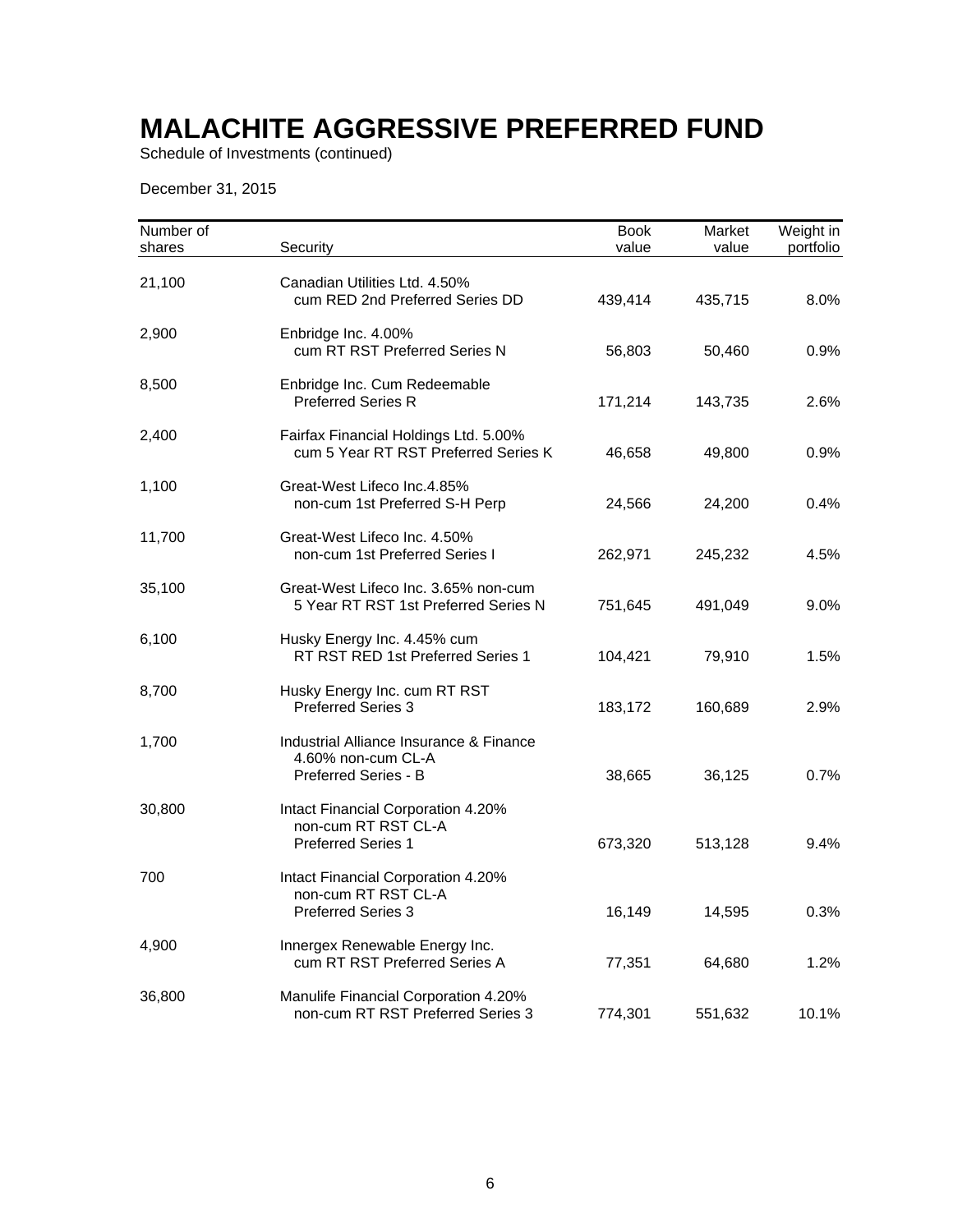Schedule of Investments (continued)

December 31, 2015

| Number of<br>shares | Security                                                                                    | <b>Book</b><br>value | Market<br>value | Weight in<br>portfolio |
|---------------------|---------------------------------------------------------------------------------------------|----------------------|-----------------|------------------------|
| 1,400               | Manulife Financial Corporation 3.80%<br>non-cum RT RST Preferred Series 13                  | 28,462               | 28,560          | 0.5%                   |
| 2,800               | Northland Power Inc. 5.00% cum RT<br><b>RST Preferred Series 3</b>                          | 51,574               | 54,208          | 1.0%                   |
| 1,100               | Partners Value Split Corporation cum<br><b>CL AA Preferred Series 6</b>                     | 26,025               | 25,135          | 0.5%                   |
| 2,000               | Partners Value Split Corporation<br>Preferred CL AA Series 7                                | 48,111               | 48,700          | 0.9%                   |
| 9,000               | Power Financial Corporation 4.40%<br>non-cum 5 Year RT RST 1st<br>Preferred shares Series P | 166,368              | 130,140         | 2.4%                   |
| 27,600              | Sun Life Financial Inc. 4.35%<br>non-cum RT RST Preferred<br>Series 8R                      | 595,717              | 425,040         | 7.7%                   |
| 25,300              | Sun Life Financial Inc. Class A<br>non-cum FLTG rate Preferred<br>Series 9QR                | 342,137              | 354,200         | 6.5%                   |
| 1,700               | Transalta Corporation 4.60% cum<br>RT RST 1st Preferred Series-A                            | 19,424               | 16,762          | 0.3%                   |
| 3,300               | Transalta Corporation 4.60% cum<br>RT RST 1st Preferred<br>Series C                         | 40,742               | 40,359          | 0.7%                   |
| 3,200               | Toronto Dominion Bank 3.80%<br>non-cum 5 Year RT RST Preferred<br>Series 3                  | 67,084               | 62,848          | 1.1%                   |
| 3,200               | Toronto Dominion Bank 3.75%<br>non-cum RT RST Preferred Series 5                            | 62,802               | 62,272          | 1.1%                   |
| 1,700               | Transalta Corporation 4.00% cum<br>RED 1st Preferred shares Series 7                        | 32,640               | 32,130          | 0.6%                   |
| 200                 | Transcanada Corporation 4.25% cum<br><b>RED RT RST 1st Preferred Series 9</b>               | 3,859                | 3,760           | 0.1%                   |
| 22,200              | Transcanada Corporation Cum<br><b>RED 1st Preferred</b><br>Series 2                         | 359,532              | 302,795         | 5.5%                   |
| Total investments   |                                                                                             | \$<br>6,576,526 \$   | 5,474,714       | 100.0%                 |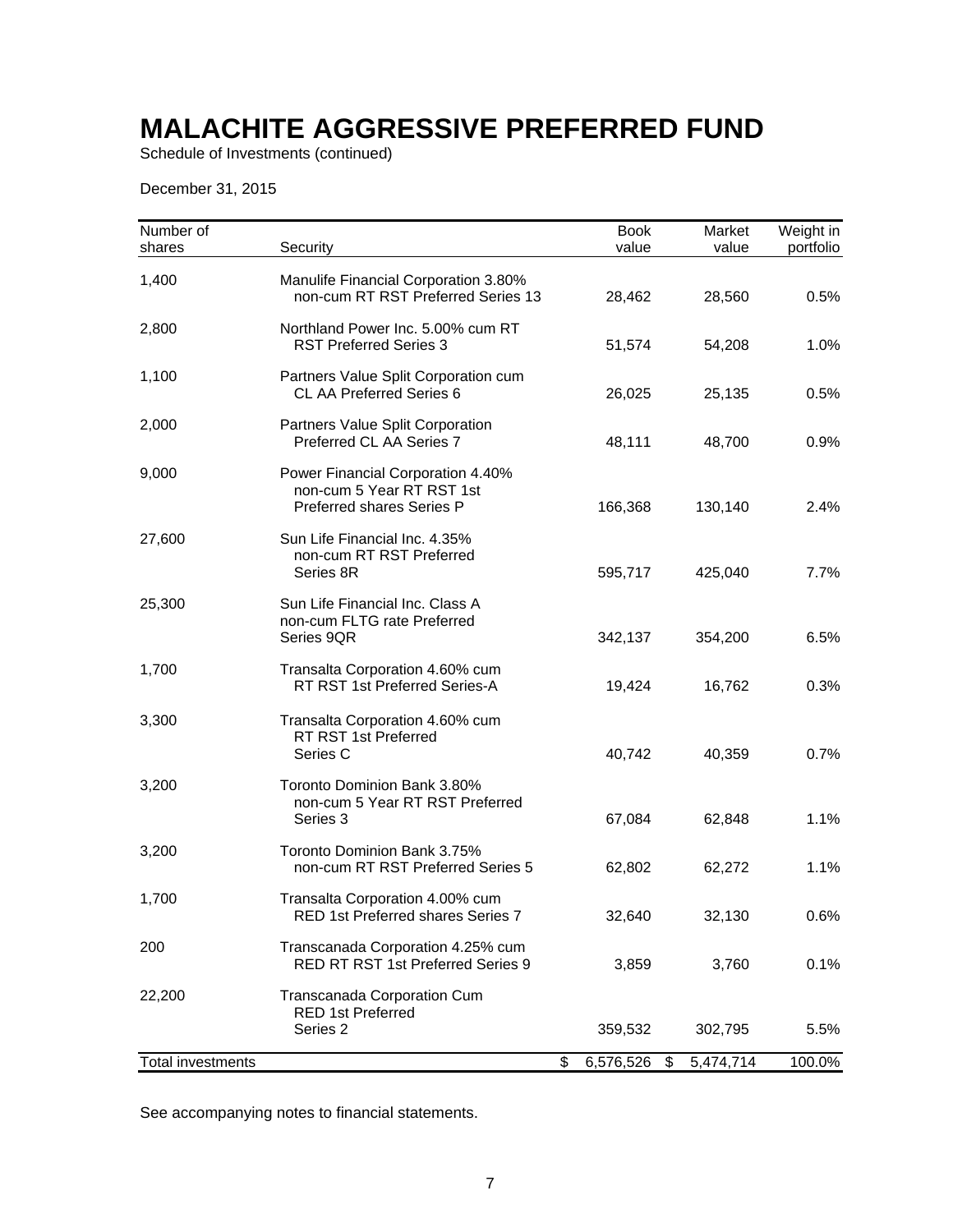Notes to Financial Statements

Year ended December 31, 2015

### **1. The Fund:**

Malachite Aggressive Preferred Fund (the "Fund") is an unincorporated open-ended mutual fund trust established under the laws of the Province of Ontario by a Master Declaration of Trust (for the Malachite Funds in general) and an associated Fund Regulation (for the Fund itself) as amended January 13, 2005. The address of the Fund's registered office is c/o 268 Poplar Plains Road, Suite 801, Toronto, ON, M4V 2P2.

The investment objective of the Fund is to generate both capital appreciation and income, while maintaining a relatively low level of risk. To achieve its objectives, the Fund invests in a diverse portfolio of Canadian preferred stocks.

Hymas Investment Management Inc. ("Hymas") is the trustee and manager (the "Investment Manager") of the Fund. The Investment Manager provides investment management services to the Fund and is responsible for the day-to-day operations of the Fund.

These financial statements were authorized for issue by the Investment Manager on March 29, 2016.

### **2. Basis of preparation:**

(a) Basis of accounting:

These financial statements have been prepared in accordance with International Financial Reporting Standards ("IFRS").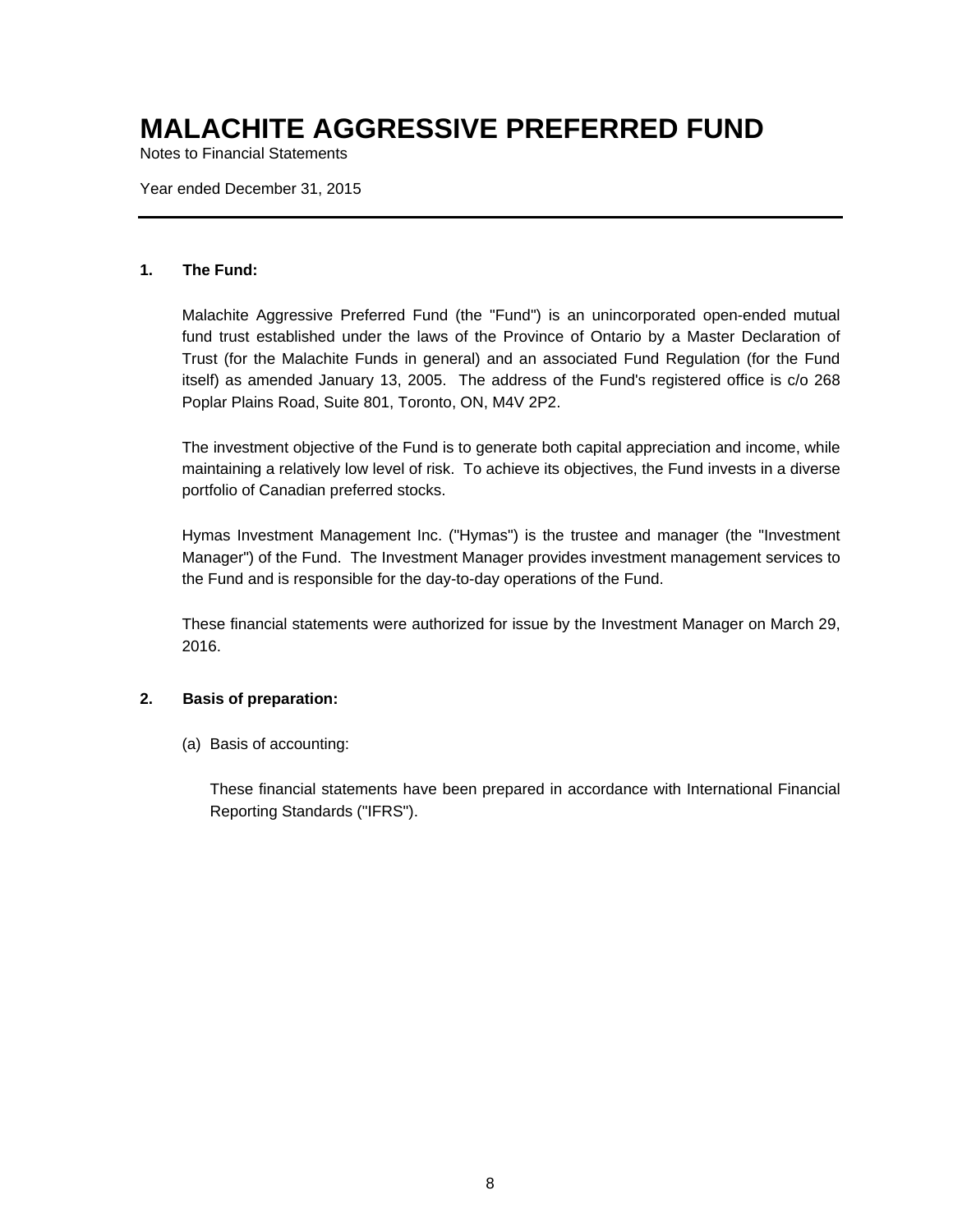Notes to Financial Statements (continued)

Year ended December 31, 2015

### **2. Basis of preparation (continued):**

(b) Basis of measurement:

These financial statements have been prepared on a historical cost basis, except for financial assets and financial liabilities at fair value through profit or loss which are presented at fair value.

(c) Functional and presentation currency:

These financial statements are presented in Canadian dollars, which is the Fund's functional currency.

### **3. Significant accounting policies:**

The accounting policies set out below have been applied consistently to all years presented in these financial statements.

- (a) Financial instruments:
	- (i) Recognition, initial measurement and classification:

Financial assets and financial liabilities at fair value through profit or loss ("FVTPL") are initially recognized on the trade date, which is the date on which the Fund becomes a party to the contractual provisions of the instrument. Other financial assets and financial liabilities are recognized on the date on which they are originated.

Financial assets and financial liabilities at FVTPL are initially recognized at fair value, with transaction costs recognized in profit or loss. Financial assets or financial liabilities not at FVTPL are initially recognized at fair value plus transaction costs that are directly attributable to their acquisition or issue, and subsequently measured at amortized cost.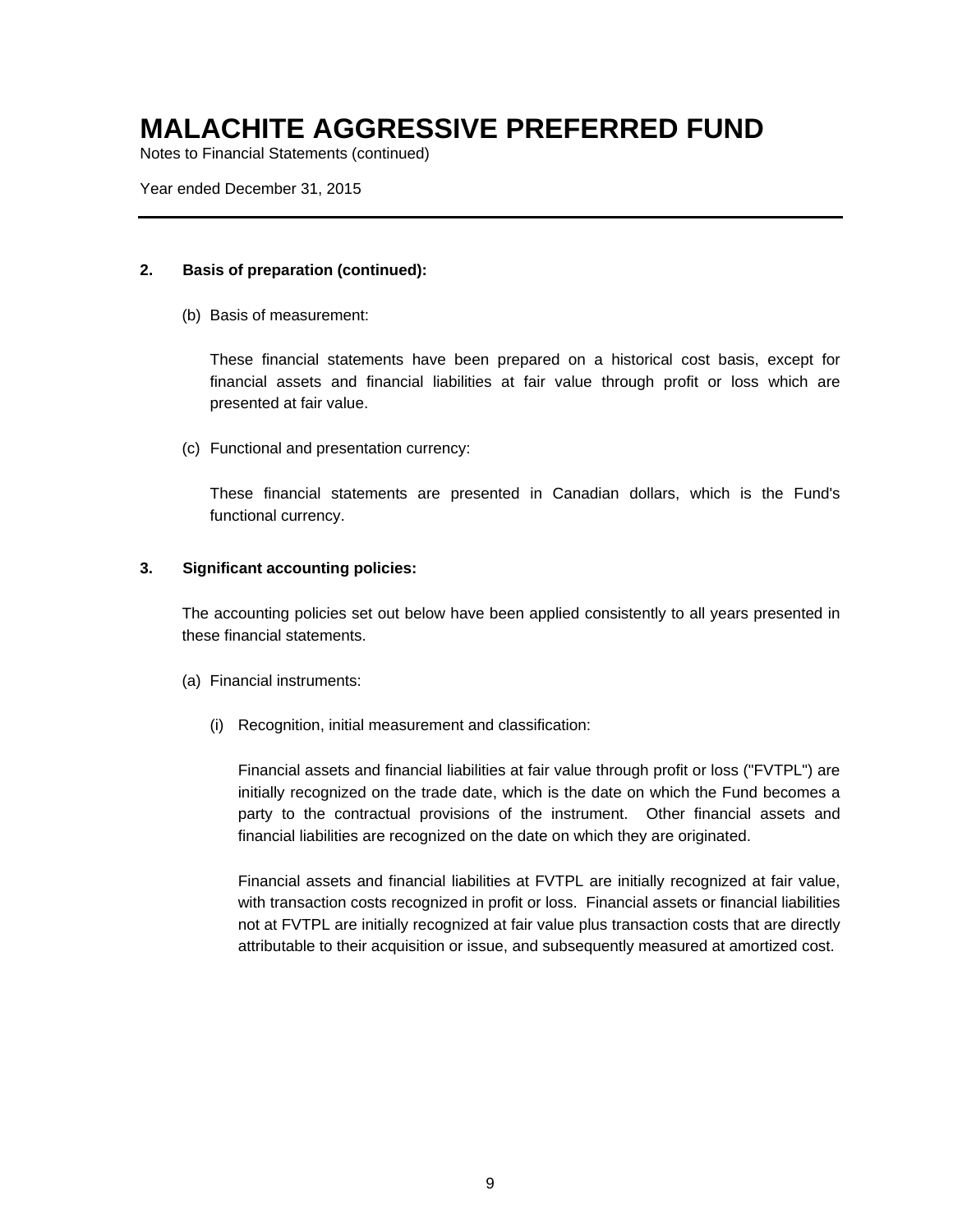Notes to Financial Statements (continued)

Year ended December 31, 2015

#### **3. Significant accounting policies (continued):**

The Fund classifies financial assets and financial liabilities into the following categories:

Financial assets at FVTPL:

- Held for trading: derivative financial instruments; and
- Designated as at fair value through profit or loss: debt securities and equity investments.

Financial assets at amortized cost:

Loans and receivables: all other financial assets.

Financial liabilities at FVTPL:

- Held for trading: derivative financial instruments and redeemable units; and
- Financial liabilities at amortized cost: all other financial liabilities.
- (ii) Fair value measurement:

Investments in securities listed on a public securities exchange or traded on an overthe-counter market are valued at the last bid price on the Toronto Stock Exchange. Securities with no available closing prices are valued at the last available sale or close price. In respect of any unlisted or non-exchange traded securities, or securities for which a closing bid price or last close sale price are unavailable or securities for which market quotations are, in the Investment Manager's opinion, inaccurate, unreliable, or not reflective of all available material information, such securities are valued at their fair value as determined by the Investment Manager.

The fair values of other financial assets and liabilities approximates their carrying values due to the short-term nature of these instruments.

Fair value policies used for financial reporting purposes are the same as those used to measure the net asset value for transactions with unitholders.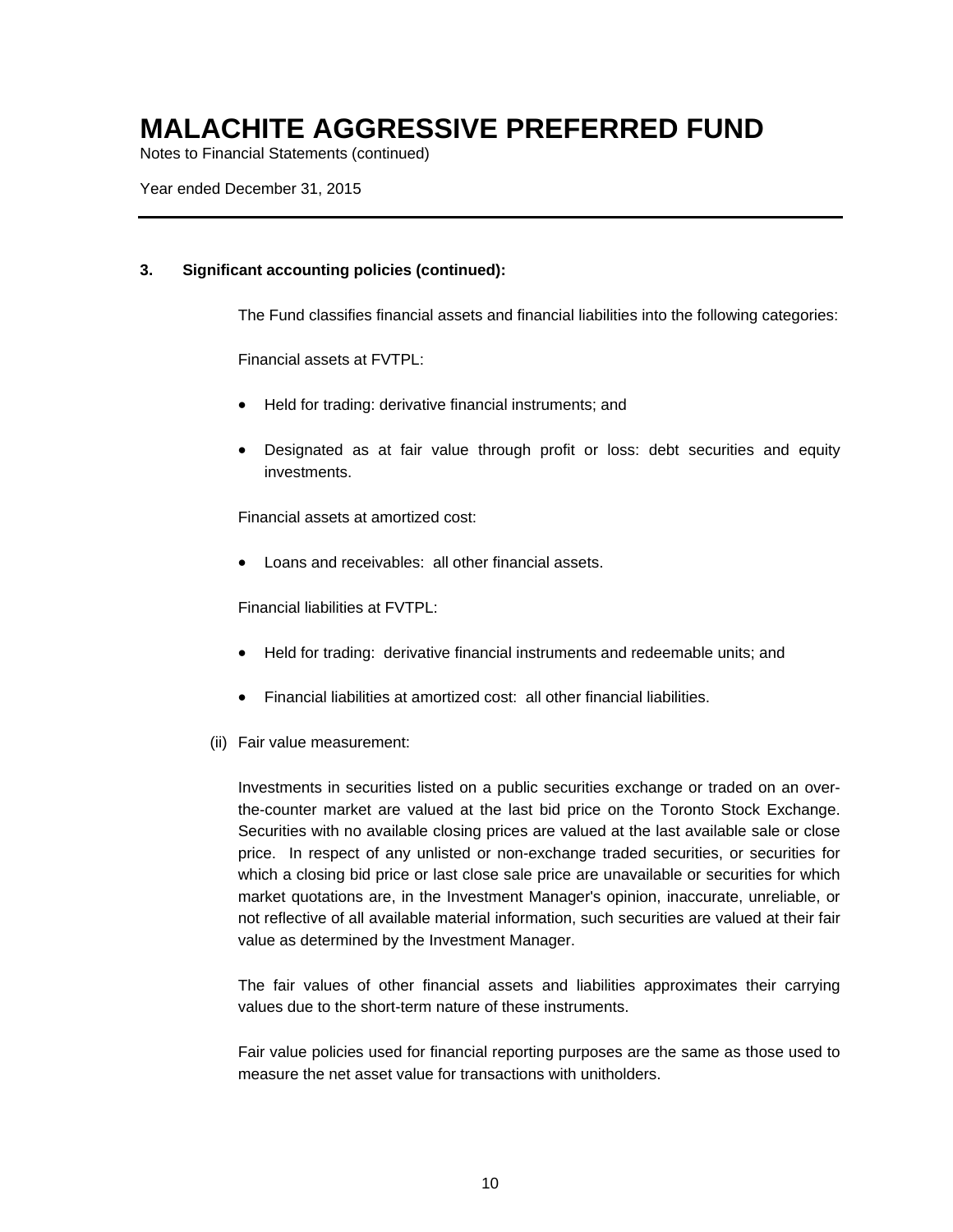Notes to Financial Statements (continued)

Year ended December 31, 2015

### **3. Significant accounting policies (continued):**

(iii) Offsetting:

Financial assets and liabilities are offset and the net amount presented in the statement of financial position when there is a legally enforceable right to offset the recognized amounts and there is an intention to settle on a net basis, or to realize the asset and settle the liability simultaneously.

### (iv) Derecognition:

The Fund derecognizes a financial asset when the contractual rights to the cash flows from the asset expire, or it transfers the rights to receive the contractual cash flows in a transaction in which substantially all the risks and rewards of ownership of the financial asset are transferred or in which the Fund neither transfers nor retains substantially all the risks and rewards of ownership and does not retain control of the financial asset. Any interest in such transferred financial assets that is created or retained by the Fund is recognized as a separate asset or liability.

The Fund derecognizes a liability when its contractual obligations are discharged, cancelled or expired.

(b) Cash:

Cash is cash on deposit and is carried at cost, which approximates its fair value.

(c) Other assets and liabilities:

Amounts due from brokers and accrued income receivable are designated as receivables and shown as other assets. They are recorded at amortized cost, which approximates their fair value. Similarly, accrued liabilities and amounts due to brokers are designated as financial liabilities and are recorded at amortized cost, which approximates their fair value.

(d) Redeemable units:

Redeemable units, which are classified as financial liabilities, are measured at the redemption amount and are considered a residual interest in the assets of the Fund after deducting all of its liabilities.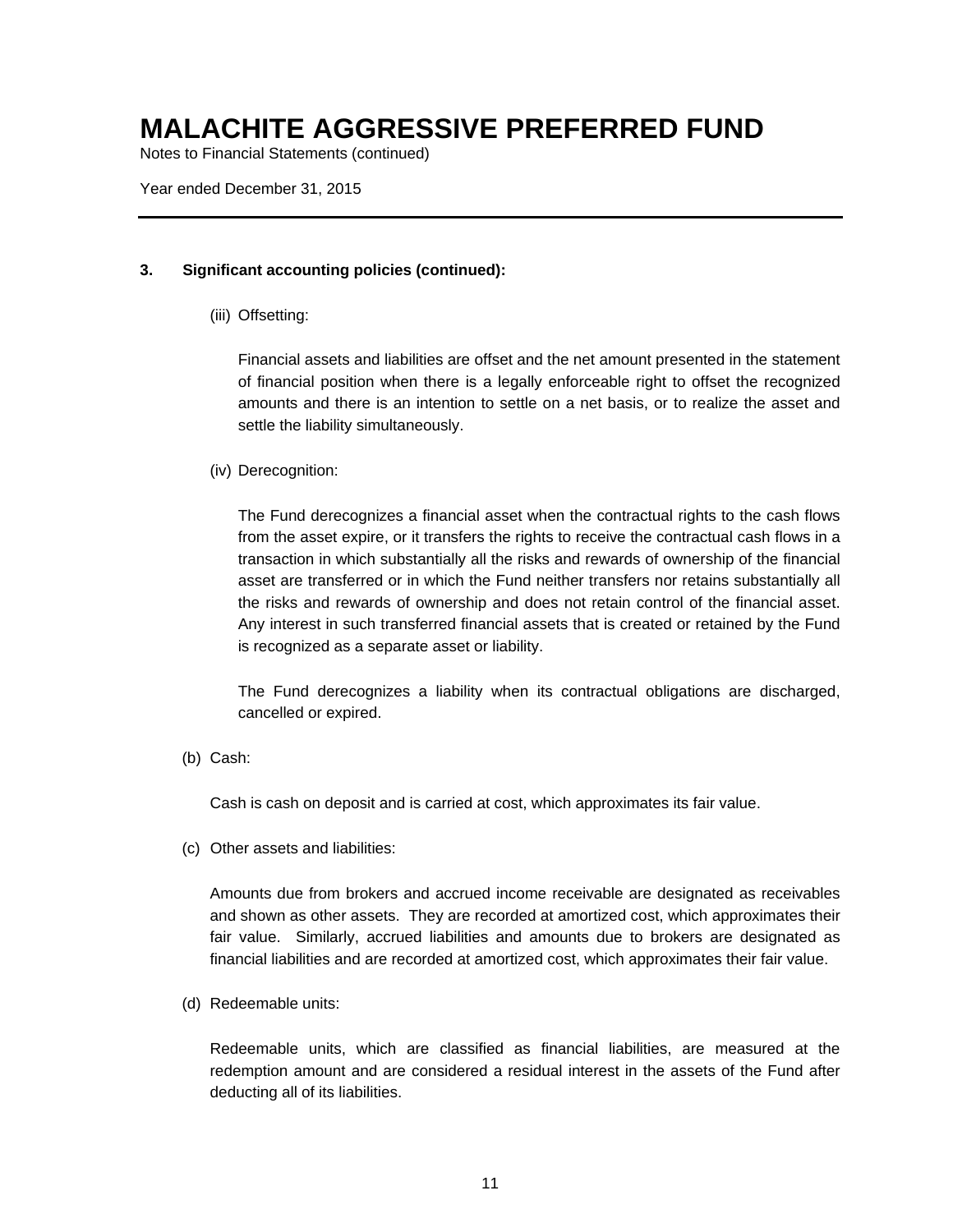Notes to Financial Statements (continued)

Year ended December 31, 2015

### **3. Significant accounting policies (continued):**

Increase (decrease) in net assets attributable to holders of redeemable units per unit in the statement of comprehensive income represents the net increase in the net assets attributable to holders of redeemable units for the year divided by the average number of units outstanding during the year.

Net asset value attributable to holders of redeemable units per unit is computing by dividing the net asset attributable to holders of redeemable units of the Fund at the valuation date by the total number of units of the Fund outstanding.

(e) Investment transactions and income recognition:

All income, net realized and unrealized appreciation (depreciation) and transaction costs are attributable to investments that are designated at FVTPL. Investment transactions are accounted for on the trade date, that is, on the day that a buy or sell order is executed. The cost of investments represents the amount paid for each security, and is determined on an average cost basis including transaction costs. Realized gains and losses on investment transactions are computed as proceeds of disposition less their average cost. The unrealized appreciation or depreciation of investments represents the difference between their average cost and fair value at the year-end date. Dividend income is recorded on the ex-dividend and interest income is recorded daily on an accrual basis.

Income and realized capital gains are distributed to the unitholders in proportion to the amount of equity invested. For management and service fees, refer to note 5.

(f) Transactions costs:

Transaction costs, such as brokerage commission incurred in the purchase and sale of portfolio securities paid to external third parties are recognized as expenses in the statement of comprehensive income based on the trade date.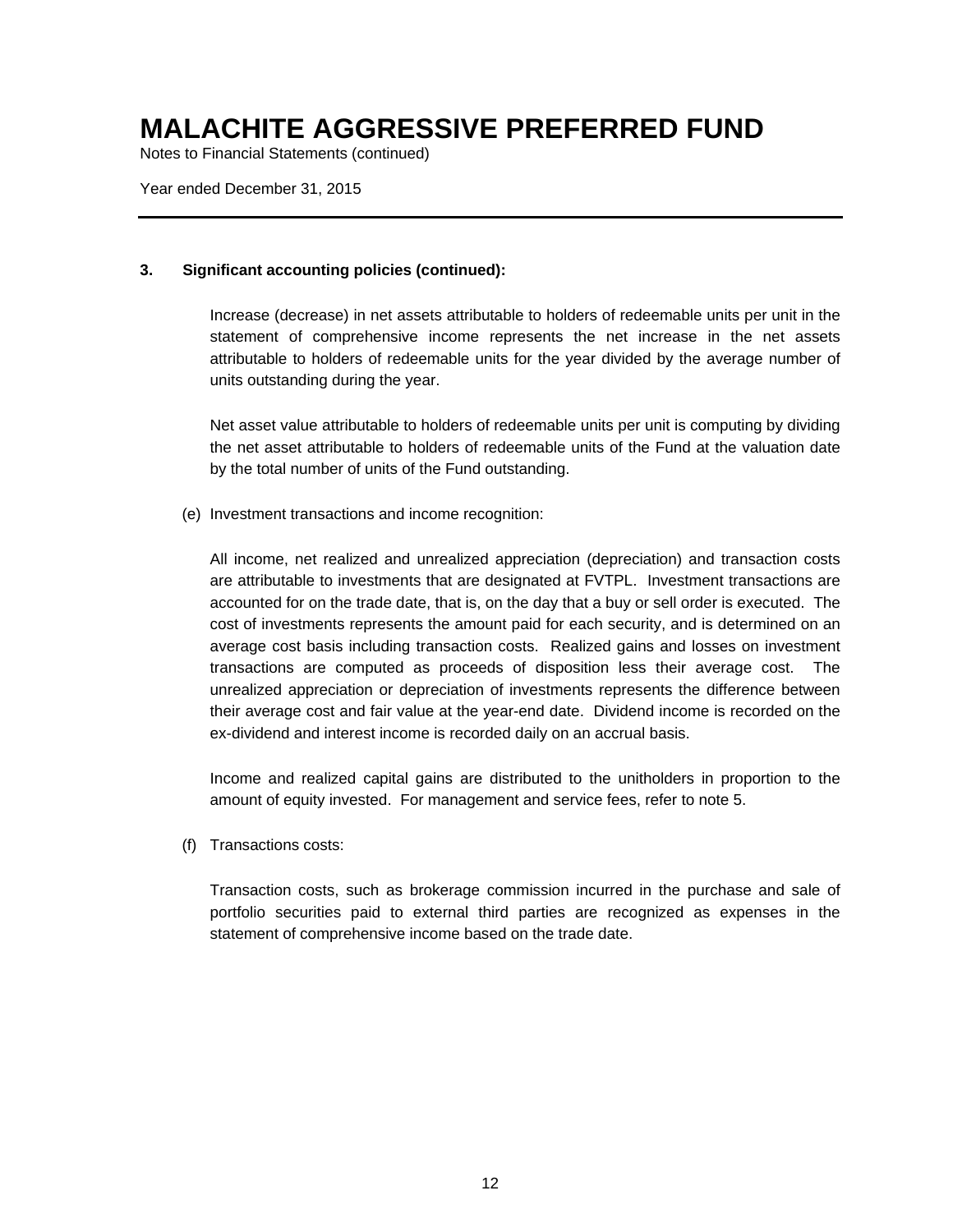Notes to Financial Statements (continued)

Year ended December 31, 2015

### **3. Significant accounting policies (continued):**

(g) Critical accounting estimates and judgments:

In preparing these financial statements, the Investment Manager has made judgments, estimates and assumptions that affect the application of accounting policies and the reported amounts of assets, liabilities, income and expenses. Actual results may differ from these estimates. Estimates and underlying assumptions are reviewed on an ongoing basis. Revisions to estimates are recognized prospectively.

(h) Future changes in accounting policies:

The International Accounting Standards Board ("IASB") has issued the following new standards and amendments to existing standards that are not yet effective. The Fund has not yet begun the process of assessing the impact the new and amended standards will have on its financial statements or whether to early adopt any of the new standards.

IFRS 9, Financial Instruments ("IFRS 9"):

In July 2014, the IASB issued IFRS 9 to replace International Accounting Standard 39, Financial Instruments - Recognition and Measurement. IFRS 9 addresses classification and measurement, impairment and hedge accounting. The new standard requires assets to be classified based on the Fund's business model for managing the financial assets and contractual cash flow characteristics of the financial assets. Financial assets will be measured at FVTPL unless certain conditions are met which permit measurement at amortized cost or value through other comprehensive income. The classification and measurement of liabilities remain generally unchanged, with the exception of liabilities recorded at FVTPL. For financial liabilities designated at FVTPL, IFRS 9 requires the presentation of the effects of changes in the Fund's own credit risk in other comprehensive income instead of net income. IFRS 9 is effective for fiscal years beginning on January 1, 2018, though early adoption is permitted. The Investment Manager is currently assessing the impact of this new standard on the Fund's financial statements.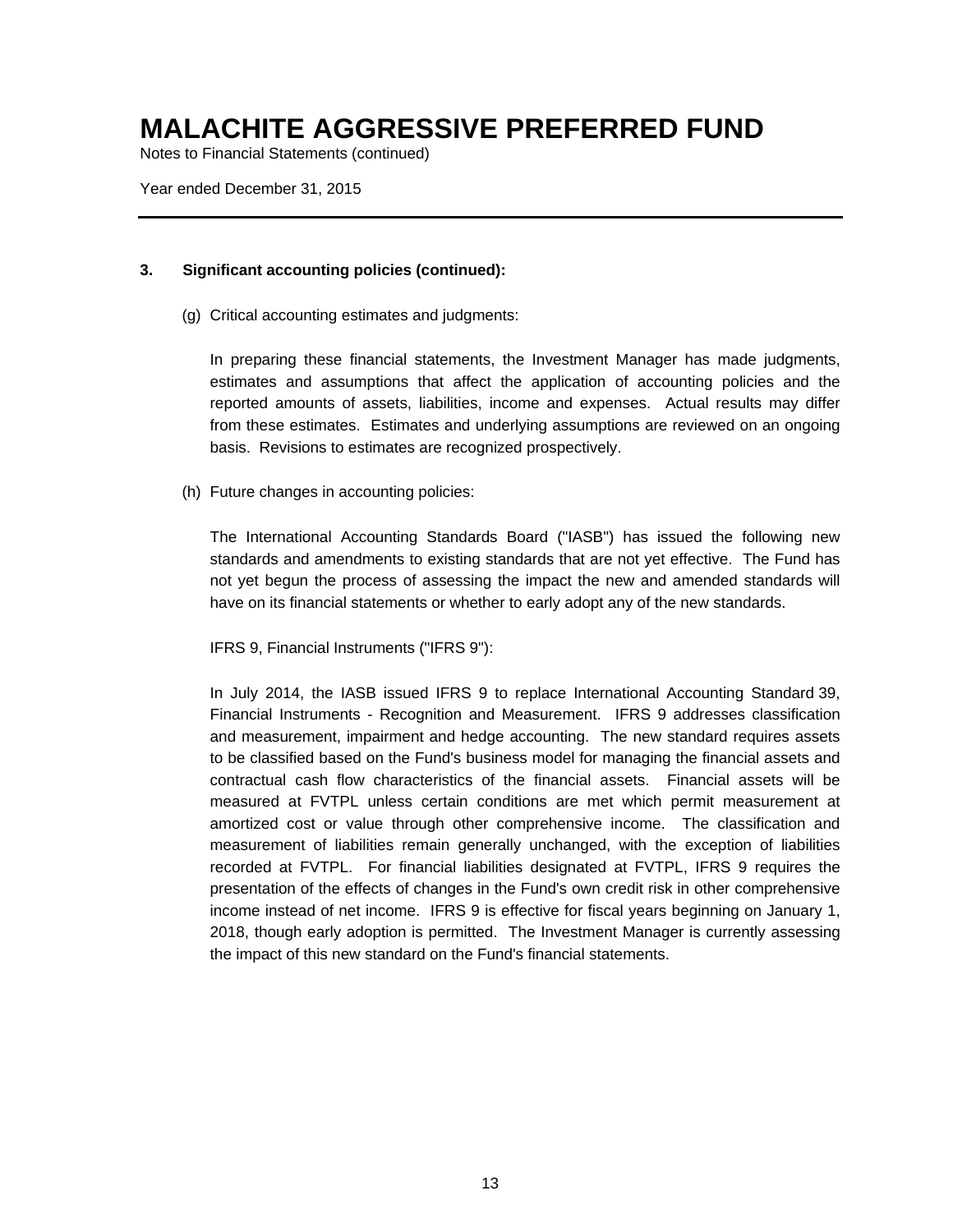Notes to Financial Statements (continued)

Year ended December 31, 2015

#### **4. Related party balances:**

Included in accrued liabilities are distributions payable to unitholders of \$14,019 (2014 - \$25,896) and amounts due to the Investment Manager of \$27,168 (2014 - \$18,863).

#### **5. Management fees and expenses:**

- (a) The Investment Manager provides management, distribution and administrative services to the Fund for which it receives a monthly management fee directly from the unitholders and, accordingly, no management fees are reflected in these financial statements.
- (b) The Fund is responsible for the payment of all expenses relating to its operations. Operating expenses incurred by the Fund may include, but are not limited to, accounting, legal and audit fees, trustee and custodial fees, portfolio transaction costs, interest and bank charges, administrative costs excluding any salaries to the principal shareholder of the Investment Manager, investor servicing costs and costs of reports and prospectuses.
- (c) At its sole discretion, the Investment Manager may absorb expenses of the Fund. The expenses absorbed are shown on the statement of comprehensive income. Such absorptions can be terminated at any time, but can be expected to continue until such time as the Fund is of sufficient size to reasonably absorb all expenses incurred in its operations. It is current policy of Hymas to absorb all Fund expenses in excess of 0.50%.

#### **6. Income taxes:**

The Fund qualified as a mutual fund under the Income Tax Act (Canada) and, accordingly, is not subject to income taxes on the portion of its net income, including net realized gains (losses) on investments, which is paid or payable to unitholders. Such distributed income is taxable in the hands of the unitholders.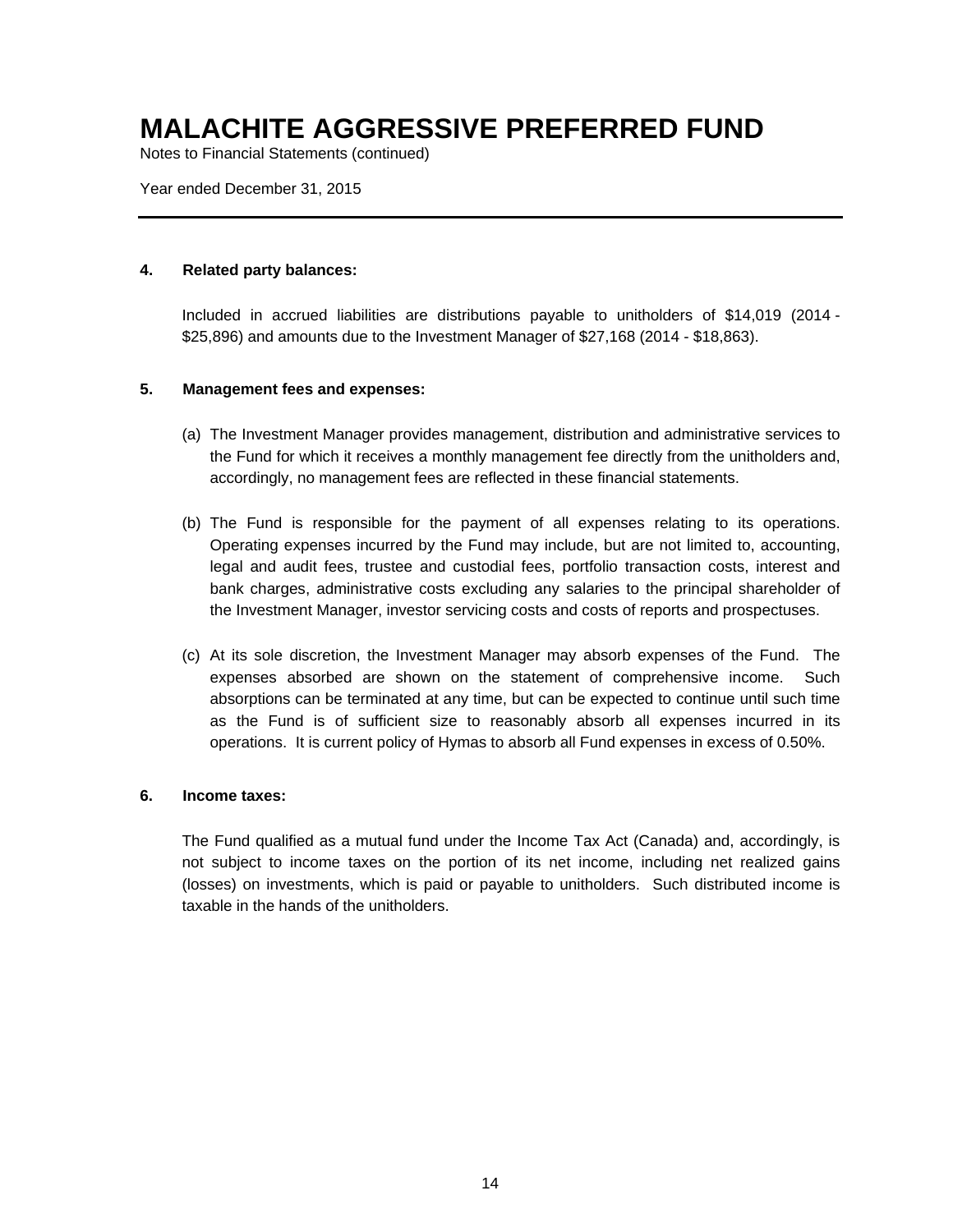Notes to Financial Statements (continued)

Year ended December 31, 2015

#### **6. Income taxes (continued):**

Temporary differences between the carrying value of assets and liabilities for accounting and income tax purposes give rise to future income tax assets and liabilities. The most significant temporary difference is that between the reported fair value of the Fund's investment portfolio and its adjusted cost base for income tax purposes. Since the Fund's distribution policy is to distribute all net realized capital gains, future tax liabilities with respect to unrealized capital gains and future tax assets with respect to unrealized capital losses will not be realized by the Fund and are, therefore, not recorded by the Fund. Unused realized capital losses represent future tax assets to the Fund but due to the uncertainty that they will be realized by offsetting future capital gains, no net tax benefit is recorded by the Fund.

As at the most recent taxation year end of December 31, 2015, the Fund had capital losses of approximately \$665,000 available to reduce future net realized capital gains.

### **7. Brokerage commissions:**

Commissions paid to brokers in connection with portfolio transactions are disclosed in the statement of comprehensive income of the Fund. The Investment Manager does not have any soft dollar arrangements where third party services such as investment research, statistical or other similar services were paid for by brokers.

#### **8. Redeemable units:**

The authorized capital of the Fund consists of an unlimited number of units without par value. The Fund is required to distribute any net income and capital gains that it has earned in the year. Income earned by the Fund is distributed to unitholders at least once per year, if necessary, and these distributions are either paid in cash or reinvested by unitholders into additional units of the Fund. Distributions payable to holders of redeemable units are recognized in the statement of changes in net assets attributable to holders of redeemable units.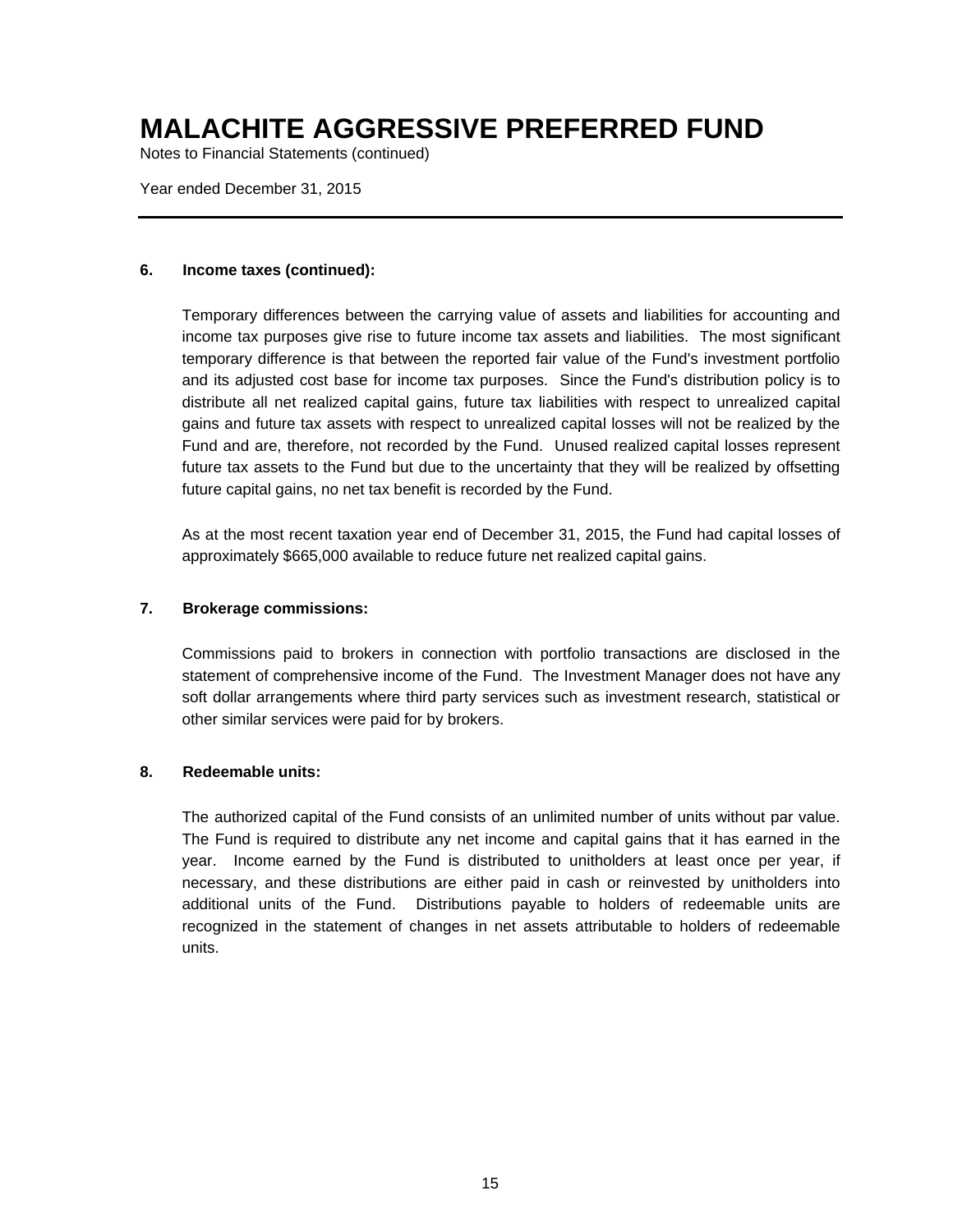Notes to Financial Statements (continued)

Year ended December 31, 2015

#### **8. Redeemable units (continued):**

Unit transactions for the years ended December 31, 2015 and 2014 are as follows:

|                          | 2015            | 2014           |
|--------------------------|-----------------|----------------|
|                          |                 |                |
| Opening                  | 683,141.9120    | 706,226.4696   |
| Subscriptions            | 147,689.2361    | 46,221.9904    |
| Distributions reinvested | 27,454.8527     | 24,629.3025    |
| Redemptions              | (185, 327.4568) | (93, 935.8505) |
| Closing                  | 672,958.5440    | 683,141.9120   |

### **9. Financial instruments:**

Essentially all of the assets and liabilities of the Fund are financial instruments. These financial instruments are comprised of investments, amounts due from brokers, cash, accrued income receivable, accrued liabilities and amounts due to brokers. Investments are recorded at fair value based on the accounting policies described above. All other financial instruments are carried at cost or amortized cost, which given their short-term nature, closely approximates their fair value.

The Fund measures fair value using the following fair value hierarchy that reflects the significance of the inputs used in making the measurements.

- Level 1 quoted prices (unadjusted) in active markets for identical assets or liabilities.
- Level 2 inputs other than quoted prices included in Level 1 that are observable for the asset or liability, either directly (i.e., as prices) or indirectly (i.e., derived from prices).
- Level 3 inputs for the asset or liability that are not based on observable market data (unobservable inputs).

Changes in valuation methods may result in transfers into or out of an investment's assigned level. All the Fund's investments were classified as Level 1 as at December 31, 2015 and 2014.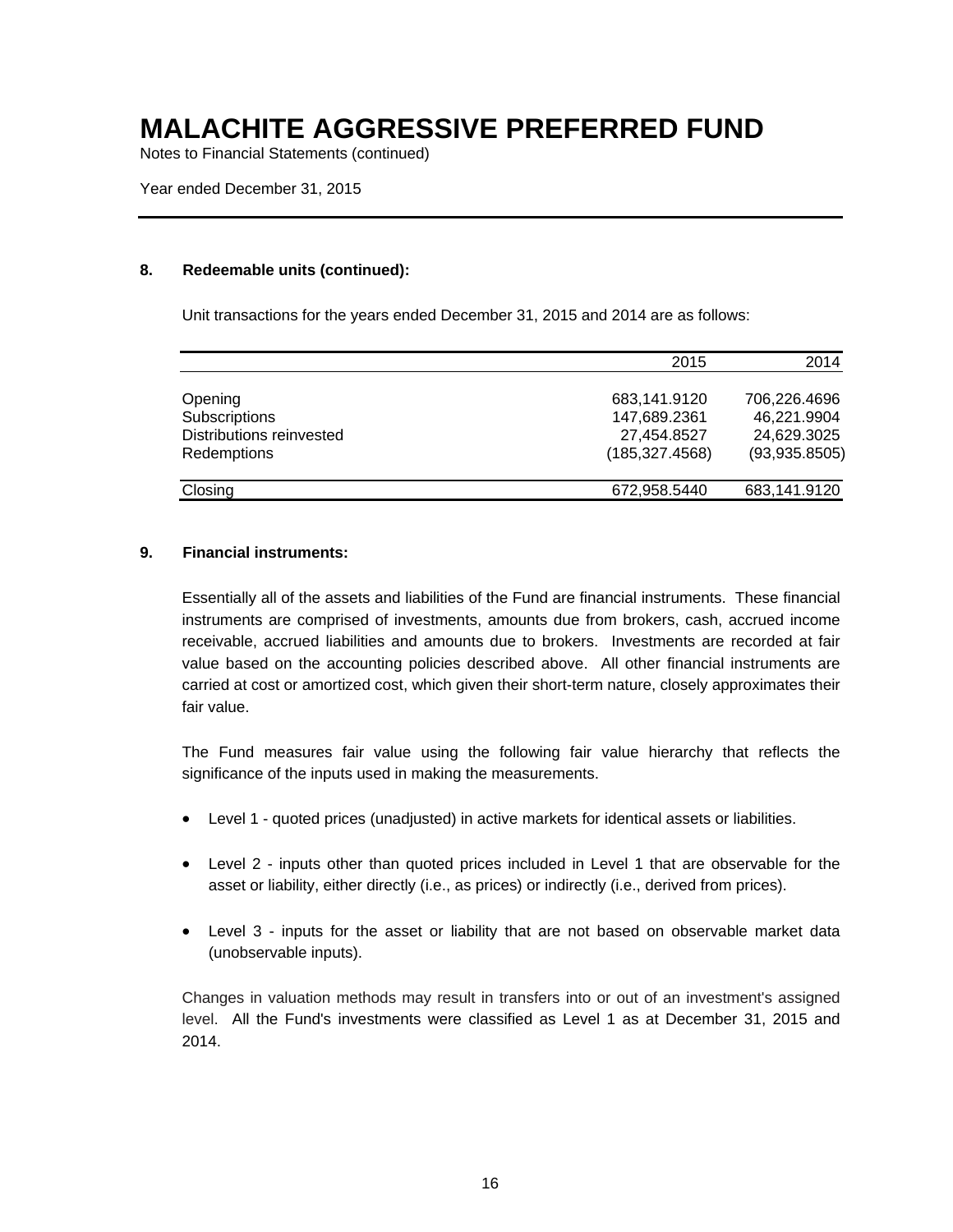Notes to Financial Statements (continued)

Year ended December 31, 2015

#### **10. Financial instrument risk:**

In the normal course of business, the Fund is exposed to a variety of financial risks: market risk (comprised of market price risk and interest rate risk), counterparty credit risk, liquidity risk and credit risk. The value of investments in the Fund's portfolio can fluctuate on a daily basis as a result of changes in interest rates, market and economic conditions and factors specific to individual securities within the Fund. The level of risk depends on the Fund's investment objectives and the type of securities in which it invests.

(a) Risk management:

The Fund seeks to provide long-term capital growth in addition to a high level of after-tax income through investment primarily in preferred shares and preferred securities listed on the Toronto Stock Exchange. This Fund is sold to investors as a private placement which, therefore, exempts it from issuing a prospectus, providing that the investor meets certain requirements. The Investment Manager takes a conservative approach to risk management by focusing research efforts on the analysis of a market price into its fair and liquidity components, to achieve superior investment returns by selling liquidity to the market, taking advantage of mispricing while at all times keeping the client's tax and commission considerations in view.

- (b) Market risk:
	- (i) Market price risk:

Market price risk arises primarily from uncertainties about future market prices of the instruments held. Market price fluctuations may be caused by factors specific to an individual investment, or factors affecting all securities traded in a market or industry sector. All investments present a risk of loss of capital. The maximum risk resulting from financial instruments is equivalent to their fair value. If prices on the Toronto Stock Exchange for these securities, as approximated by either the S&P/TSX Preferred Share Index or the BMO Capital Markets "50" index had increased or decreased by 5% as at December 31, 2015, with all other variables held constant, the net assets of the Fund would have increased or decreased, respectively by approximately \$270,000 (2014 - \$360,000) (approximately 5.0% of total net assets). In practice the actual results may differ from this sensitivity analysis and the difference could be material.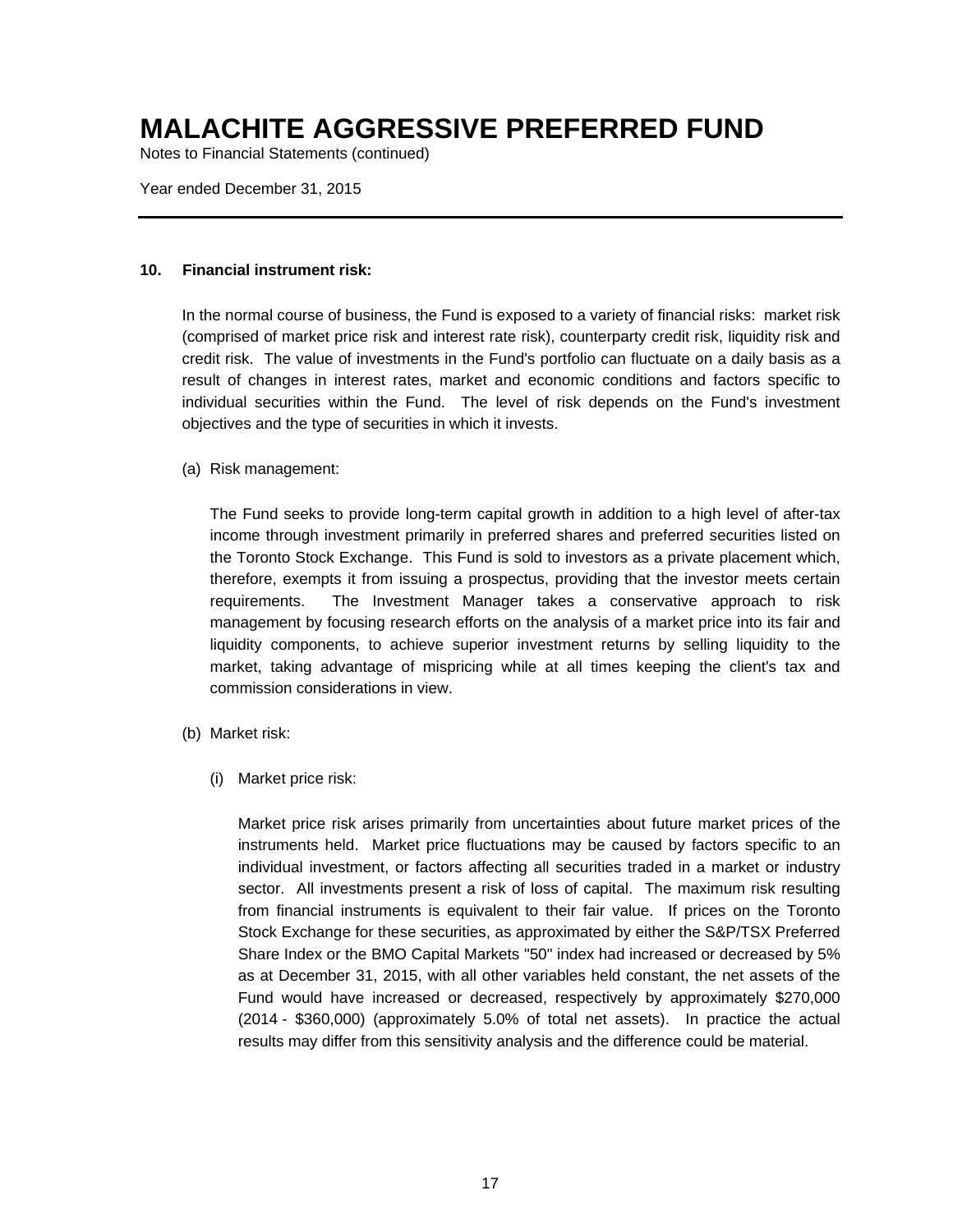Notes to Financial Statements (continued)

Year ended December 31, 2015

#### **10. Financial instrument risk (continued):**

(ii) Interest rate risk:

Interest rate risk arises on interest-bearing financial instruments where the values of those instruments fluctuate due to changes in levels of market interest rates. The majority of the Fund's financial assets are preferred shares, which are not interestbearing and not included in the computation of overall market interest rates. The Fund's financial liabilities are primarily short-term in nature and generally not interest bearing. Therefore, the Fund's exposure to interest rate risk is best reflected by the yields on preferred shares as reflected by either of the two indices referred to in market price risk, above.

(c) Counterparty credit risk:

Credit risk is the risk that the counterparty to a financial instrument will fair to honour an obligation or commitment that it has entered into with the Fund. The Fund's main exposure to credit risk is its trading of listed securities. It minimizes the concentration of credit risk by trading with a number of counterparties on a recognized and reputable exchange. The risk of default is considered minimal as all transactions are settled and paid for upon delivery using an approved broker. The Fund's maximum credit risk exposure as at the reporting dates is represented by the respective carrying amounts of the financial assets in the statement of financial position.

(d) Liquidity risk:

The Fund is exposed to monthly cash redemptions of units. It, therefore, invests its assets in investments that are traded in an active market and can be readily disposed of. The Fund's listed securities are considered readily realizable.

The Fund's liquidity position is monitored on a regular basis and all the Fund's financial liabilities are short-term in nature and due within 90 days.

(e) Credit risk:

Credit risk on financial instruments is the risk of a financial loss occurring as a result of the default of counterparty on its obligation to the Fund. It arises principally from debt securities held, and also from derivative financial assets, cash and cash equivalents, and balances due from brokers and receivables. Credit risk is managed by dealing with counterparties the Fund believes to be creditworthy and by regular monitoring of credit exposures.